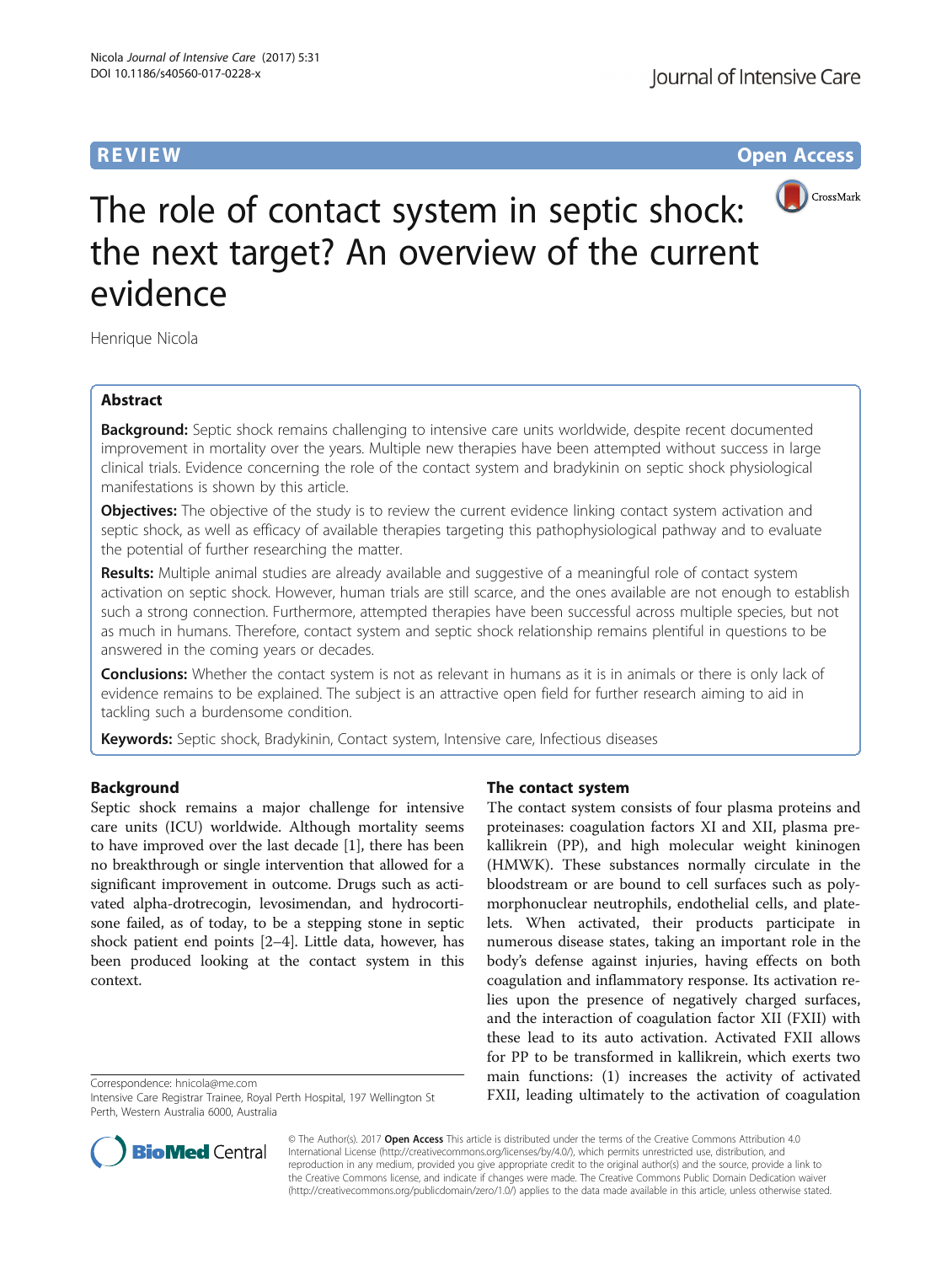factor XI (FXI) and the subsequent intrinsic coagulation cascade, and (2) interacts with HMWK, which releases bradykinin, a well-known 9 amino acid peptide with potent pro-inflammatory and vasodilator properties via its G-protein-coupled receptors [[5\]](#page-4-0) [Fig. 1].

Bradykinin's excess has been well linked to hereditary angioedema (caused by C1-inhibitor deficiency, an inhibitor of the complement and contact systems), and drugs that aim for regulation of the contact system are currently mainstay on this condition's therapy [[6\]](#page-4-0). Activation of contact system has also been associated with inflammatory bowel disease and rheumatoid arthritis, although the relevance of it in human disease is yet to be better determined [[7, 8](#page-4-0)]. In septic shock, its pathophysiological importance is undeniable, however still to be precisely quantified. Relying on the above described mechanisms, it can be hypothesized the contact system has contributory role to the vasodilatory state and capillary leakiness, as well as coagulation derangements commonly present in this condition. Evidence of this relation is summarized over the next section.

#### Hereditary angioedema

To better comprehend the contact system and development of therapies aiming to blunt its activity, understanding



Fig. 1 Illustrates the contact system from protein and proteinase interactions until the final action of bradykinin on its receptors, as well as the mechanism by which it influences the coagulation cascade. Note not only the bradykinin but also its product after being transformed by kininase are agonists at the bradykinin-1-receptor. Angiotensin converting enzyme (ACE) also influences the system by being the bradykinin inactivating substance. Please refer to the text for further details. [FXII factor XII, FXIIa activated factor XII, PP plasma prekallikrein, PK plasma kallikrein, HMWK high molecular weight kininogen, BK bradykinin, dABK desArg9-bradykinin, ACE angiotensin converting enzyme, AT I angiotensin I, AT II angiotensin II, B1R bradykinin-1-receptor, B2R bradykinin-2-receptor]

hereditary angioedema is necessary. Even though hereditary angioedema has little correlation with sepsis and lacks the overwhelming inflammatory response of the latter, researching its pathophysiology and the development of therapeutic options have already provided advances specifically related to the contact system [[9\]](#page-4-0). This condition is caused by the lack of C1-inhibitor, a member of the serpine family of protease inhibitors, which possesses inhibitory activity towards the complement and contact systems. Bradykinin's role in hereditary angioedema manifestations, such as vasodilation and capillary leakiness leading to oedema in multiple tissues and organs, has been well established. Since that, three classes of medication have been developed to treat the condition: C1 inhibitors, kallikrein inhibitors, and selective bradykinin-2 receptor antagonists, with different degrees of efficacy demonstrated by clinical trials [\[9](#page-4-0)].

### Severe infection and contact activation

Sepsis has been newly redefined as "a life-threatening organ dysfunction caused by a dysregulated host response to infection," whereas septic shock is now "a subset of sepsis in which underlying circulatory and cellular/metabolic abnormalities are profound enough to substantially increase mortality." This means that the inflammatory response to the offending organism is overwhelming, becoming deleterious. Its pathophysiology involves activation of macrophage by bacterial products and the release of tumor necrosis factor (TNF), along with inflammatory cytokine such as interleukins (IL) 1, 2, 6, 8, and 12, interferon, and platelet activation factor. Further recruitment of defense cells and the release of a cascade of cytokines leads to over-activation of the entire inflammatory cascade and complement system, which, along with activation of the contact system, results in a potentially dramatic clinical picture, characterized by excessive vasodilation, and capillary leakiness. Cardiac depression also occurs commonly, attributed to catecholamine-induced cardiomyocyte toxicity, cytokine-mediated (TNF and IL-1), and mitochondrial dysfunction. Endothelial damage caused mainly by cytokines causes release of tissue factor and activation of the coagulation cascades. As this process is not well controlled, intravascular microthrombi formation and consumption-related coagulopathy results in disseminated intravascular coagulation (DIC) [\[10\]](#page-4-0). The following paragraphs explore currently availale evidencelinking septic shock to activation of contact system, and the trials involving pharmacological intervention to this pathophysiological route are summarised in Table [1](#page-2-0).

Pixley and colleagues published three studies in 1991, 1992, and 1993 in which they first developed a test by which they used enzyme-linked immunosorbent assay (ELISA) to measure α2-macroglobulin-Kallikrein (α2M-kal) complex levels in the plasma as an indicator of the contact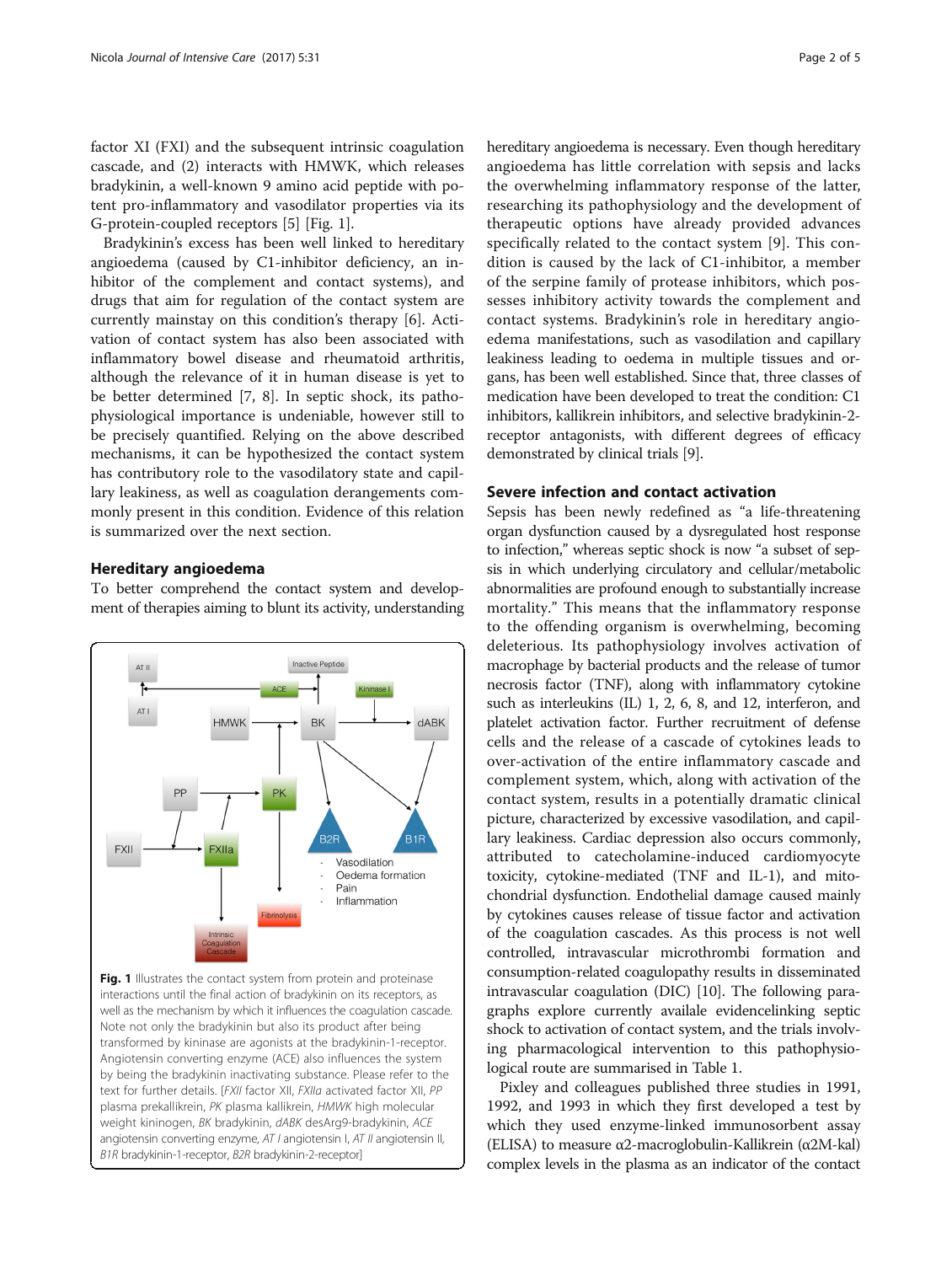<span id="page-2-0"></span>system activation [[11](#page-4-0)]. The following year, they used baboons and models to inject Escherichia coli (E. coli) in lethal and non-lethal quantities. When measuring levels of HMWK and α2M-kal, the differences between groups were significant, suggesting irreversible hypotension to be related to contact system activation [[12](#page-4-0)]. In the latter study, again using E. coli in baboon models, an antibody to FXII (called C6B7) was used to inhibit contact system activation, and hypotension was reversed successfully in the treated group. However, DIC was not different, being present in both treated and untreated groups [[13](#page-4-0)].

Only 2 years later, Ridings and colleagues used porcine models and injected live Pseudomonas aeruginosa as well as a bradykinin antagonist (called NPC17731), forming three study arms—control (saline only), septic shock (bacteria only), and treated (bacteria and therapy) groups. Their results corroborate Pixley research, suggesting a significant role of bradykinin in the pathogenesis of septic shock hypotension. NPC17731 successfully reversed hypotension in the group which received the drug [[14\]](#page-4-0).

In 1996, Shin et al. hypothesized that reducing bradykinin release in rats septic shock would improve their survival. To demonstrate this effect, their team injected Pseudomonas elastase in healthy animals, which increased bradykinin plasma levels from <1 ng/mL to an average of 25 ng/mL and decreased the mean arterial pressure (MAP) by 45 mmHg. They then used the same

method, this time after injecting the animals with soybean trypsin inhibitor (SBTI), both native and suc-gel (longer acting), which exert strong inhibition against plasma kallikrein. The results, published by the Immunopharmacology Journal, demonstrated no raise in the bradykinin levels and only minimal (<10 mmHg) average fall in MAP in the second set of animals (post SBTI administration), completely abolishing the hypotensive response to the bacteria protease [\[15\]](#page-4-0).

Fein et al., in 1997 [\[16\]](#page-4-0), published the first and only human randomized double-blind controlled trial comparing 3 different doses of the bradykinin-2-receptor antagonist deltibant with placebo. It included 504 patients across 47 US hospitals with systemic inflammatory response syndrome (SIRS) and documented evidence of infection, plus either hypotension or evidence of dysfunction of 2 or more organs. The study primary end point was overall 28-day mortality, being their secondary end point organ failure severity scores and subgroup survival by different types of infection. Deltiband failed to reduce the overall 28-day mortality and organ failure scores for any of its tested doses. However, the drug reduced mortality with statistical significance among patients with purely gram-negative infection after severity adjustment ( $p < 0.005$ ). Neither patients with gram-positive nor the ones with mixed infections had reduction in mortality. The cause of this difference of response was called "unclear" by the authors, which than bring 2 hypotheses to explain it: (1)

| . .<br>$\sim$<br>۰.<br>×<br>× |  |
|-------------------------------|--|
|-------------------------------|--|

| Author, year<br>of publication | Subject studied                                                                         | Intervention                                             | Main outcomes<br>analyzed                     | Results                                                                                                                        | Reported drug<br>adverse effects                                                           |
|--------------------------------|-----------------------------------------------------------------------------------------|----------------------------------------------------------|-----------------------------------------------|--------------------------------------------------------------------------------------------------------------------------------|--------------------------------------------------------------------------------------------|
| Pixley et al.<br>1993 [13]     | Baboons injected with<br>Escherichia coli                                               | C6B7, an antibody<br>to FXII                             | Mortality, reversible<br>hypotension, and DIC | Null hypothesis rejected for<br>mortality and reversible<br>hypotension, but not DIC                                           | None reported                                                                              |
| Ridings et al,<br>1995 [14]    | Porcine models injected<br>with Pseudomonas<br>aeruginosa                               | NPC 17731, a B2R<br>antagonist                           | SAP, SVRI, CI arterial<br>рH                  | Significant improvement in SAP,<br>SVRI, and artery pH comparing<br>to septic control, but not in CI                           | None reported                                                                              |
| Shin et al,<br>1996 [15]       | Rats injected with<br>Pseudomonas elastase                                              | Soybean trypsin<br>inhibitor (a kallikrein<br>inhibitor) | Hypotension                                   | Hypotension response completely<br>abolished in treatment group                                                                | None reported                                                                              |
| Fein et al.<br>1997 [16]       | Humans with sepsis and<br>evidence of dysfuntion<br>of two or more organs               | Deltaband, a B2R<br>antagonist                           | Mortality and APACHE<br>III score             | No difference in overall mortality<br>or APACHE scores, but significant<br>improvement among gram-<br>negative sepsis patients | No increase in adverse<br>effects compared to<br>placebo. No other<br>safety concern noted |
| Caliezi et al.<br>2002 [19]    | Humans with severe sepsis C1-inhibitor<br>or septic shock                               |                                                          | Mortality and organ<br>dysfunction            | No improvement in mortality,<br>but significant attenuation in the<br>degree of renal dysfunction                              | None reported                                                                              |
| Barratt-Due et<br>al. 2011[20] | Porcine models injected<br>with Neisseria meningitidis                                  | Icatiband, aB2R<br>antagonist                            | Mortality and<br>physiological<br>parameters  | No significant difference between<br>the studied groups                                                                        | None reported                                                                              |
| Murugesan et<br>al. 2016 [21]  | Rats with polymicrobial<br>severe sepsis (induced by<br>cecal ligation and<br>puncture) | BI113823, a B1R<br>antagonist                            | Mortality and<br>physiological<br>parameters  | Significant improvement in overall None reported<br>mortality and many physiological<br>parameters                             |                                                                                            |

Summary of studies which used pharmacological interventions targeting the contact system and their results. [FXII Factor XII, DIC disseminated intravascular coagulation, SAP systemic arterial pressure, SVRI systemic vascular resistance index, CI cardiac index, B2R bradykinin-2-receptor, B1R bradykinin-1-receptor]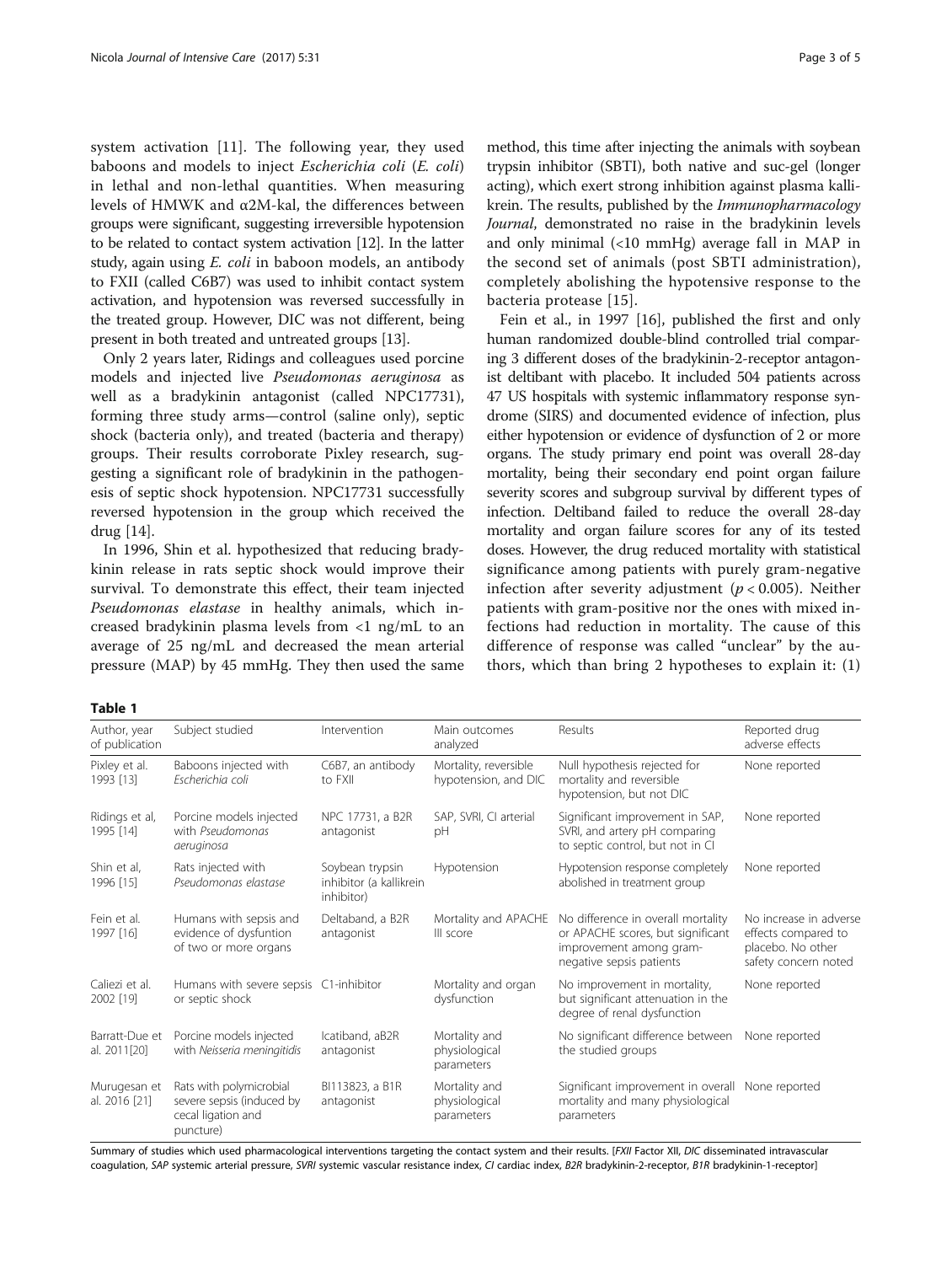differential mediator response to different classes of organisms and (2) an interaction between severity and drug effect, since patients with gram-negative infections tend as group to be sicker [\[16](#page-4-0)].

A brief report, published in 2000, demonstrated retrospectively the finding of isolated prolonged activated partial thromboplastin time (APTT) in seven patients with streptococcal toxic shock syndrome, all normalized after recovery. The authors argue that this finding is a possible surrogate of contact system activation and that it would explain many features of the syndrome [[17\]](#page-4-0).

Eight years later, researchers developed an assay measuring the 47 kD light chain of high molecular weight kininogen (47 kD HK), one of the products of cleaving the 120 kD HMWK, which possesses long half-life and is technically less laborious and subject to errors than measuring bradykinin directly. They measured 47 kD HK in six patients with sepsis on days 1–3 and 6–8 of admission and found correlation of the levels measured with severity of disease. Furthermore, they found that 47 kD levels increased early in the course of sepsis [\[18](#page-4-0)].

Caliezi et al. was the first group to test the use of C1 inhibitor in severe sepsis and septic shock patients, publishing a small randomized controlled trial, which included 40 patients and comparing the drug with placebo. There was no difference in mortality, but the drug attenuated significantly the degree of renal impairment without producing side effects. Local inhibition of complement and contact activation or prevention of extensive capillary leakage are the two explanations given by the authors to the benefical effect in renal impairment [[19\]](#page-4-0).

In 2011, Barratt-Due et al. published a study evaluating the role of the bradykinin receptor antagonist in sepsis using porcine models. The investigators injected Neisseria meningitidis in two groups of animals, one of each had placebo and the other pretreated with icatiband. Challenging the previous data, they found no significant differences in outcomes, both groups having massive capillary leakage and cytokines release. Furthermore, bradykinin levels were measured undetectable in both groups [[20](#page-4-0)].

On the other hand, 5 years later, Murugesan and his team demonstrated a significant improvement in outcomes including overall mortality by using a bradykinin-1 receptor antagonist (called BI113823) in rats with polymicrobial severe sepsis (induced by cecal ligation and puncture after sedation). Furthermore, the drug succeeded in mitigating organ injury, having positive effects in respiratory, cardiovascular, and gastrointestinal systems [[21](#page-4-0)].

Even more recently, in 2016, a Spanish paper brought to light the pharmacological difficulties on the development of bradykinin-1-receptor ligand since none of the developed antagonists have optimal pharmacological profile. They built an atomistic model of the receptor aiming

to provide deeper insight into its structure, and their experiment allowed to define a common pharmacophore. This finding is potentially useful for the discovery of new compounds [\[22\]](#page-4-0).

#### **Discussion**

Evidence linking the contact system activation and septic shock is strong in animals, but still not in human models. Furthermore, quantifying its contribution to hypotension and coagulopathy is a difficult task. So far, multiple studies, mostly in non-human models, suggest lethal hypotension are well related to the presence of bradykinin. Coagulopathy, on the other hand, has not been as strongly associated to kallikrein-bradykinin activation and no evidence is available to support this link yet. Being exaggerated vasodilation and hypotension main features of septic shock, potent contributors to capillary leak and multiple organ failure, drugs targeting this system appear to be an attractive option to be better explored. C1 inhibitor concentrates have been used in hereditary angioedema and possess inhibitory properties to the contact system from its initial activation. Such drugs have been only tested for septic shock in a small study, and their effect in mortality and other end points are yet to be determined.

Another group of medications with promising effects are the bradykinin receptor antagonists. Deltiband, a bradykinin-2-receptor, failed to decrease overall mortality, but decreased mortality in the gram-negative sepsis subgroup of patients in one randomized controlled trial. Furthermore, bradykinin-1-receptors have been tested in animal studies with promising results, but so far have not been in human trials on septic shock. Antagonism against both bradykinin receptors is yet to be developed and tested, and a paper was published in 2006 by Morissette and colleagues revealing it is feasible based on a common pharmacophore from existing antagonists [[23](#page-4-0)].

Whether evidence in human subjects is simply lacking or the role of the system in our species is less important remains unknown. Amino acid sequences homology for bradykinin-1-receptors between humans and mouse, rat, rabbit, and dog are, respectively, 68, 71, 78, and 76%. For bradykinin-2-receptors, interspecies homology is greater, being 82, 81, 82.5, and 81% respectively for the above animals. It is therefore recognized there may be a difference of affinity for bradykinin-1-receptor agonists across different species [\[24\]](#page-4-0), and such differences could explain the results of human clinical trial results. On the other hand, these trials were limited and one of them did show promising results in patients with gram-negative septic shock.

### Conclusions

In summary, although animal based evidence is attractive, many questions remain to be answered regarding this